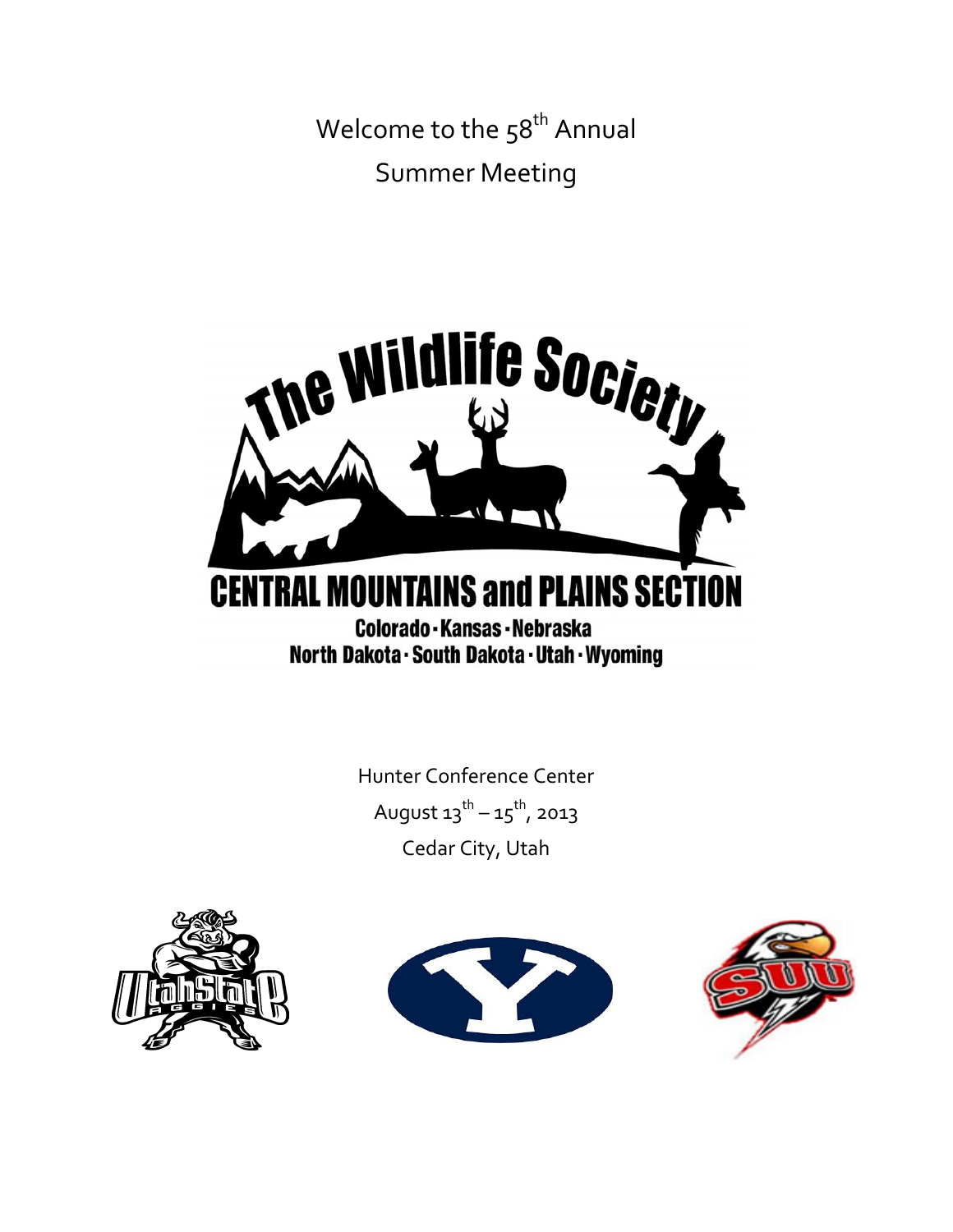## **Tuesday August 13th**

| 8am- 4pm     | Field Trip<br>Meet at the Best Western Town and Country              |  |
|--------------|----------------------------------------------------------------------|--|
| 530 pm-700pm | <b>Opening Social and Poster Session</b><br>Hunter Conference Center |  |
| 700pm-730pm  | Green Show<br>Adams Theatre Green                                    |  |

## **Poster Presentations**

| Craig Fackrell         | Wildlife and energy development: observations from a third party<br>compliance inspection contractor                                   |
|------------------------|----------------------------------------------------------------------------------------------------------------------------------------|
| Lily Glidden           | Heterospecific response to migrant, resident, and north American<br>resident bird species alarm calls in lowland forests of Costa Rica |
| Alex Hancock           | Population genetics of cannibalistic vs. Non-cannibalistic tiger<br>salamanders                                                        |
| Patrick Jackson        | Comparing folding and nonfolding sherman capture rates                                                                                 |
| Allison Jones          | Best management practices for solar and wind energy development: a<br>conservationist's quide                                          |
| Lisa Nordstrom         | Movement of Baja California golden eagles into California                                                                              |
| <b>Russell Norvell</b> | 20-year trends for riparian birds in Utah                                                                                              |
| Kiristin Ranson        | Gene flow and disease transmission in jackrabbit populations in<br>southern Utah                                                       |
| Riley Taylor           | Population biology and genetics of invasive turtles in the virgin river<br>basin                                                       |

## **THE SILENT AUCTION WILL BEGIN TUESDAY AT 6PM AND CONTINUE THROUGH WEDNESDAY AT 5PM CASH OR CHECK ACCEPTED**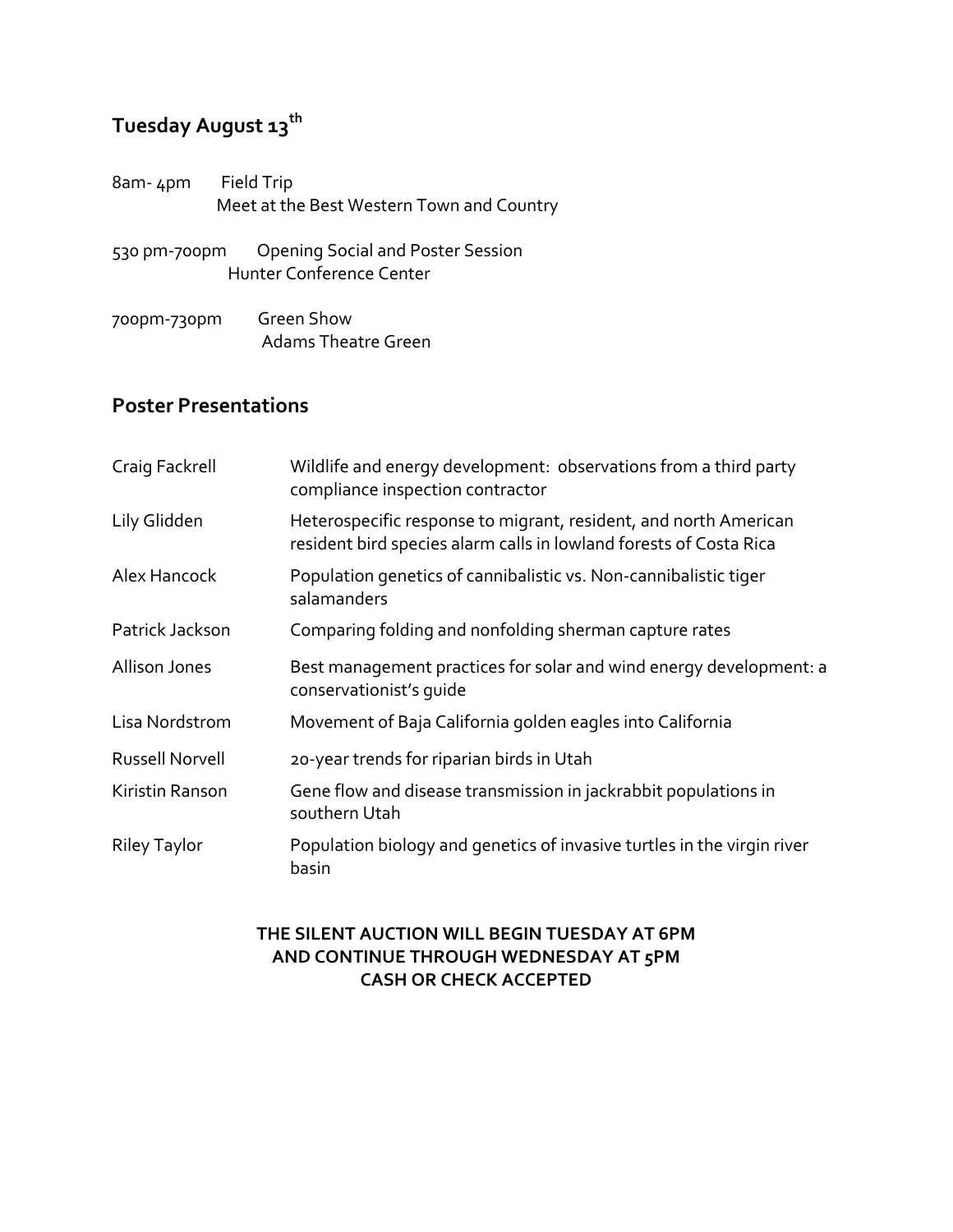# **Wednesday** August  $\mathbf{14}^{\text{th}}$

## **Morning Session 1**

| 815-830<br>830-850         | <b>Opening Remarks</b><br>Hunter Conference Center, Charles Hunter Room<br>Lisa Nordstrom EVALUATING POTENTIAL IMPACTS OF WIND ENERGY<br>DEVELOPMENT ON SENSITIVE WILDLIFE SPECIES IN NORTHERN BAJA<br>CALIFORNIA, MEXICO |  |
|----------------------------|---------------------------------------------------------------------------------------------------------------------------------------------------------------------------------------------------------------------------|--|
| 850-910                    | Cody Richardson EFFECTS OF TERRESTRIAL INVERTEBRATES ON DEER MOUSE<br><b>POPULATIONS</b>                                                                                                                                  |  |
| 910-930                    | <b>TBD</b>                                                                                                                                                                                                                |  |
| 930-950                    | David Dahlgren EFFECTS OF LANDSCAPE-SCALE ENVIRONMENTAL VARIATION<br>ON GREATER SAGE-GROUSE CHICK SURVIVAL                                                                                                                |  |
| 950-1010                   | David Stoner PREDATION-FORAGE TRADE-OFFS IN ANTHROPOGENIC<br><b>LANDSCAPES: BEHAVIORAL RESPONSE OF AN OBLIGATE CARNIVORE TO</b><br><b>HUMAN ACTIVITIES</b>                                                                |  |
| 1010-1030                  | <b>Morning Break- Poster Session 1</b>                                                                                                                                                                                    |  |
| 1030-1230                  | <b>Business Meeting</b><br><b>Awards Presentation</b>                                                                                                                                                                     |  |
| 1230-1330                  | Lunch on your own                                                                                                                                                                                                         |  |
| <b>Afternoon Session 1</b> |                                                                                                                                                                                                                           |  |
| 1330-1350                  | Scott Mabray ANTHROPOGENIC RESOURCES USE BY COMMON RAVENS IN<br><b>SOUTHWESTERN WYOMING</b>                                                                                                                               |  |
| 1350-1410                  | Patrick Jackson COMPARING FOLDING AND NONFOLDING SHERMAN LIVE TRAP<br><b>CAPTURE RATES</b>                                                                                                                                |  |
| 1410-1430                  | Sherry Liquori EFFECTIVENESS OF PERCH DISCOURAGERS ON ELECTRIC UTILITY<br><b>POLES</b>                                                                                                                                    |  |
| 1430-1450                  | Tess Gingery POPULATION FITNESS OF ELK (CERVUS CANADENSIS) LOCATED IN<br><b>CUSTER STATE PARK</b>                                                                                                                         |  |
| 1450-1510                  | Terry Messmer CONTEMPORARY KNOWLEDGE NEEDS REGARDING THE EFFECTS<br>OF TALL STRUCTURES ON SAGE-GROUSE                                                                                                                     |  |

## 1510‐1530 **Afternoon Break ‐ Poster Session 2**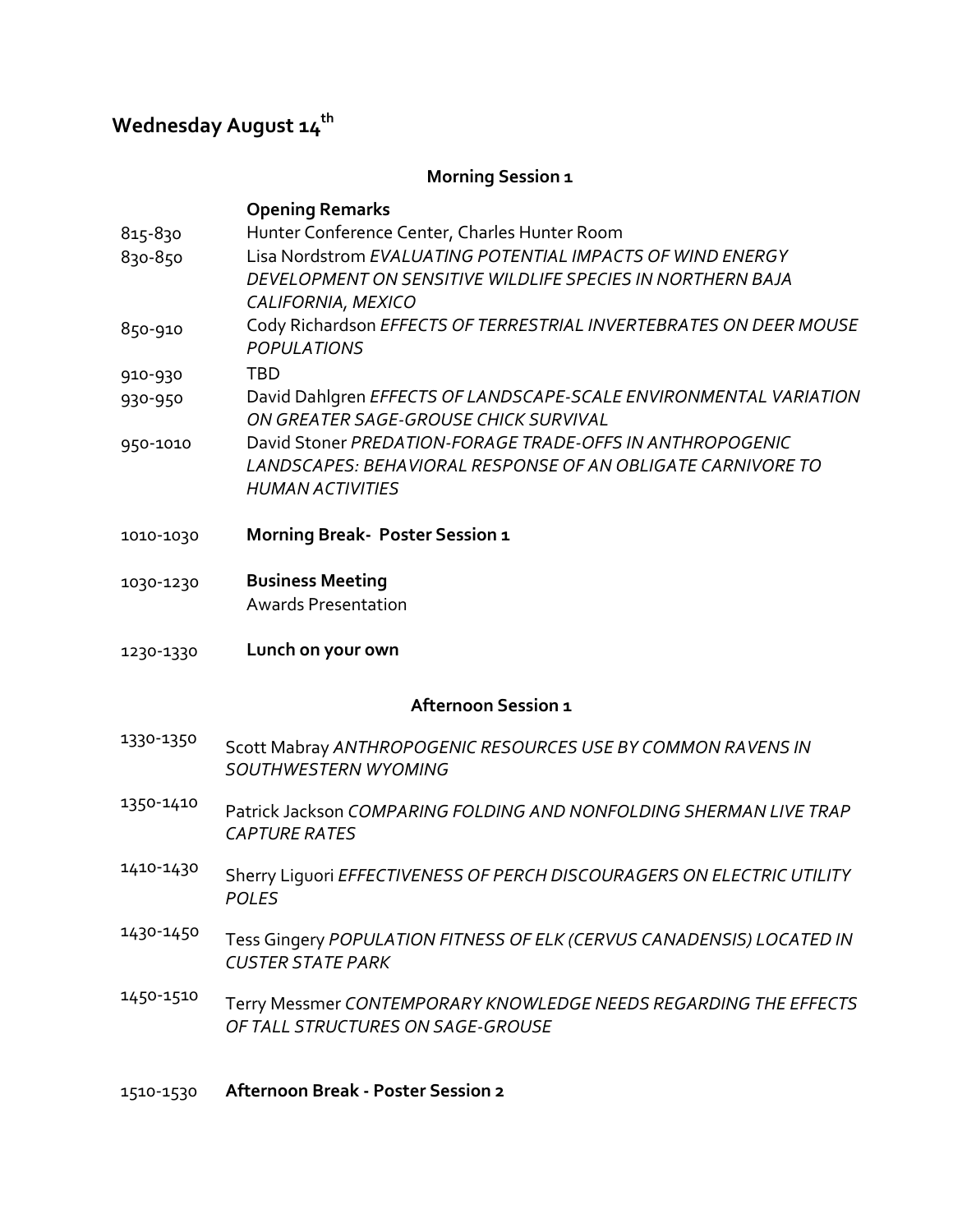## **Afternoon Session 2**

| 1530-1550 | Anthony Roberts WATERBIRD RESEARCH ON GREAT SALT LAKE                                                                                                       |
|-----------|-------------------------------------------------------------------------------------------------------------------------------------------------------------|
| 1550-1610 | Dustin Schaible SEASONAL MOVEMENTS OF ELK ON MT. DUTTON IN SOUTHERN<br><b>UTAH</b>                                                                          |
| 1610-1630 | Adrian Roadman USING DERMATOGLYPHICS FOR NONINVASIVE MARK-<br>RECAPTURE ABUNDANCE ESTIMATES OF RINGTAILS IN ZION NATIONAL PARK,<br><b>UTAH</b>              |
| 1630-1650 | Maureen Frank IT'S A BIRD, IT'S A PLANE, IT'S AN ENORMOUS MIGRATION!<br>RADAR DATA SHOW WINTER DEPARTURE OF EARED GREBES FROM THE GREAT<br><b>SALT LAKE</b> |
| 1650-1710 | Mike Conover CAN BIRDS HIDE FROM OLFACTORY PREDATORS?                                                                                                       |

1800‐2030 **Closing Social at Toadz Live Auction at Toadz** *Heavy Appetizers and Drinks Provided*

## **Thursday August 15th**

830‐500 Field Trip to Bryce Canyon *Meet at Best Western Town and Country, north side of 200 N Drinks and snacks provided Guided tour of a popular trail Shuttle system allows individual adventures*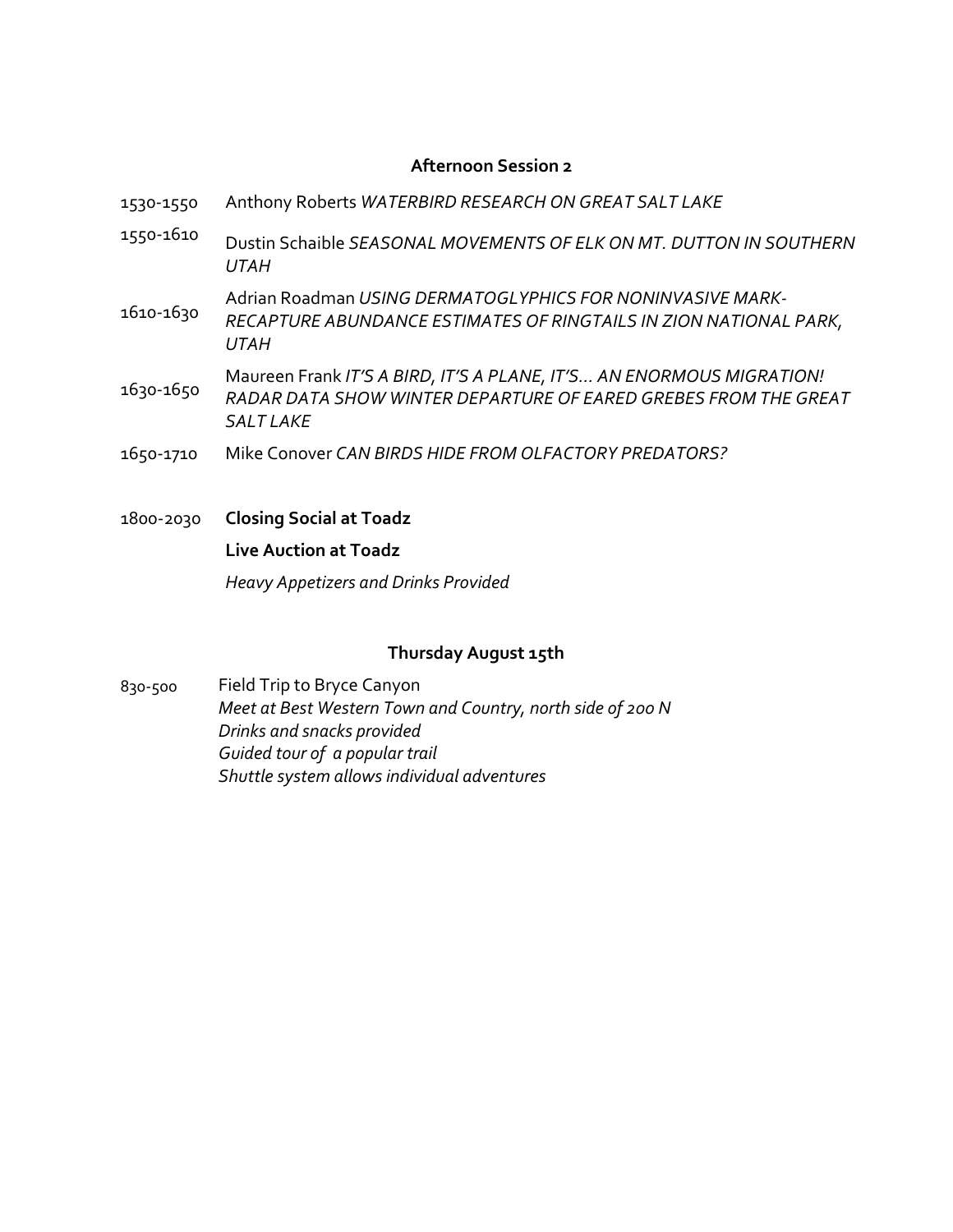## **ORAL PRESENTATION ABSTRACTS**

### **CAN BIRDS HIDE FROM OLFACTORY PREDATORS?**

### **Michael R. Conover1**

<sup>1</sup>Department of Wildland Resources, Utah State University, Logan, Utah

Humans are visual predators because we use our eyesight to locate prey. Consequently, we are well aware of how animals hide from predators that also use vision to locate prey. However, olfactory predators use olfaction to find prey when environmental conditions favor its use. This raises the question of whether it is possible for a bird to hide from olfactory predators, and if so, how is this feat accomplished.

## **EFFECTS OF LANDSCAPE‐SCALE ENVIRONMENTAL VARIATION ON GREATER SAGE‐GROUSE CHICK SURVIVAL**

Michael R. Guttery<sup>1</sup>, David K. Dahlgren<sup>2</sup>, Terry A. Messmer<sup>3</sup>, John W. Connelly<sup>4</sup>, Kerry P. Reese<sup>5</sup>, Pat A. Terletzky $^3$ , Nathan Burkepile $^6$ , David N. Koons $^7$ 

<sup>1</sup>Department of Forest and Wildlife Ecology, University of Wisconsin, Madison, WI, <sup>2</sup>Kansas Department of Wildlife and Parks, Hays, KS, <sup>3</sup>Department of Wildland Resources, Utah State University, Logan, UT, <sup>4</sup>Idaho Department of Fish and Game, Blackfoot, ID, <sup>5</sup>Department of Fish and Wildlife Sciences, University of Idaho, Moscow, ID, <sup>6</sup>Northland Fish and Game, Whangarei, New Zealand, <sup>7</sup>Department of Wildland Resources and the Ecology Center, Utah State University, Logan, UT

Conservation planning for a species must be guided by information about population vital rates at multiple scales. Greater sage‐grouse (*Centrocercus urophasianus*) require large landscapes of sagebrush (*Artemisia* sp.) to meet their seasonal habitat needs. The environmental factors influencing sage‐ grouse vital rates, especially at various scales, are relatively unknown. Research has shown that sage‐ grouse are particularly sensitive to hen and chick survival rates. While hen survival rates have been well studied, chick survival information has been limited to date, and currently there is no reported data considering factors affecting this vital rate across large spatial and temporal scales. We analyzed sage‐ grouse chick survival rates calculated from radio‐marked chicks (~1‐day old) in 2 geographically distinct populations (Idaho and Utah) over a 9‐year period (1999‐2001 and 2005‐2009, respectively). We evaluated landscape‐scale effects of climate, drought, and vegetation greenness (NDVI). Models with NDVI performed poorly, possibly due to sagebrush canopy masking forb and grass production. The top drought model resulted in a substantial increase in model fit, indicating chick survival was negatively associated with winter drought. Our overall top model included effects of chick age, hen age, minimum May temperature, and precipitation in July. Survival increased with chick age, yearling hens, and minimum May temperature, and decreased with increased July precipitation. Our results provide important insights into possible effects of climate variability on sage‐grouse recruitment.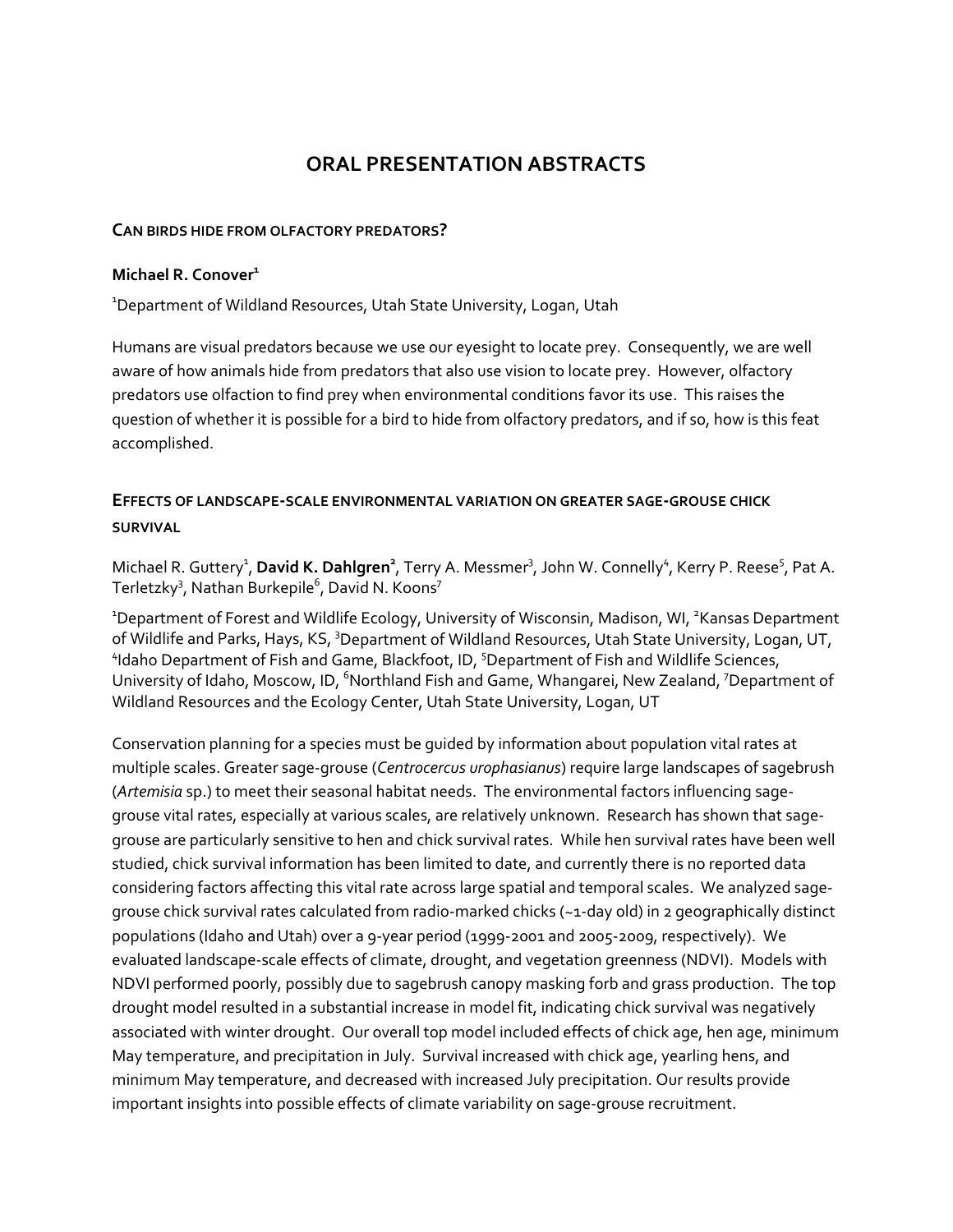## **IT'S A BIRD, IT'S A PLANE, IT'S… AN ENORMOUS MIGRATION! RADAR DATA SHOW WINTER DEPARTURE OF EARED GREBES FROM THEGREAT SALT LAKE**

## **Maureen G. Frank** and Michael R. Conover<sup>1</sup>

<sup>1</sup>Department of Wildland Resources, Utah State University, Logan, UT

Although biological targets have been detected on radar data for years, ornithologists, entomologists, and mammalogists have only recently begun to use that data to track birds, insects, and bats. Typically, a flock of birds passing over a radar station is recorded as a "donut" pattern of color. Using radar data can be difficult, however, because insect swarms can be confused with bird migrations and different species of birds are challenging to differentiate. Tracking the winter migration of eared grebes (*Podiceps nigricollis*) from the Great Salt Lake is possible because there are no insects flying during their migration period (December), and there are no other species of birds migrating through this area at this time. Eared grebes do not show up on the radar in the typical donut pattern because they take off south of the radar station and do not pass over it. Rather, they are seen on radar as a line that moves from the south part of the Great Salt Lake to the south. Publically available radar data has been recorded since 1995. This study is still in progress and only presents data for the past three winter migrations. When all the data have been examined, we will be able to observe variations in the main dates on which grebe migration takes place and whether these dates correlate with photoperiod, temperature, or food supply.

## **POPULATION FITNESS OF ELK (***CERVUS CANADENSIS)* **LOCATED IN CUSTER STATE PARK**

## **Tess Gingery**<sup>1</sup>

<sup>1</sup>Department of Biology, Southern Utah University, Cedar City, UT

A recent decline in population levels of elk (*Cervus elaphus*) has prompted a three year study in Custer State Park located in the Black Hills of South Dakota. The primary objectives of this study were to study the fitness and pregnancy rates of cow elk as well as the survival and predation rates of elk calves. This is achieved by measuring fat percentage and palpating cow elk to determine fitness and pregnancy status, inserting a vaginal implantation device, taking tissue and blood samples, and radio collaring of cow and calves. Vegetation surveys were conducted of both parturition and death sites of calves in part to assess the site's level of protection from predators and vegetation variety. Preliminary data shows that puma and coyote predation have a significant affect on survival rates of calves in the test area. An increase in hunting permits of pumas after year two of the study did not reduce the puma's impact on elk calves. The studies final data will influence changes to hunting regulations, and directly impact wildlife and public interactions.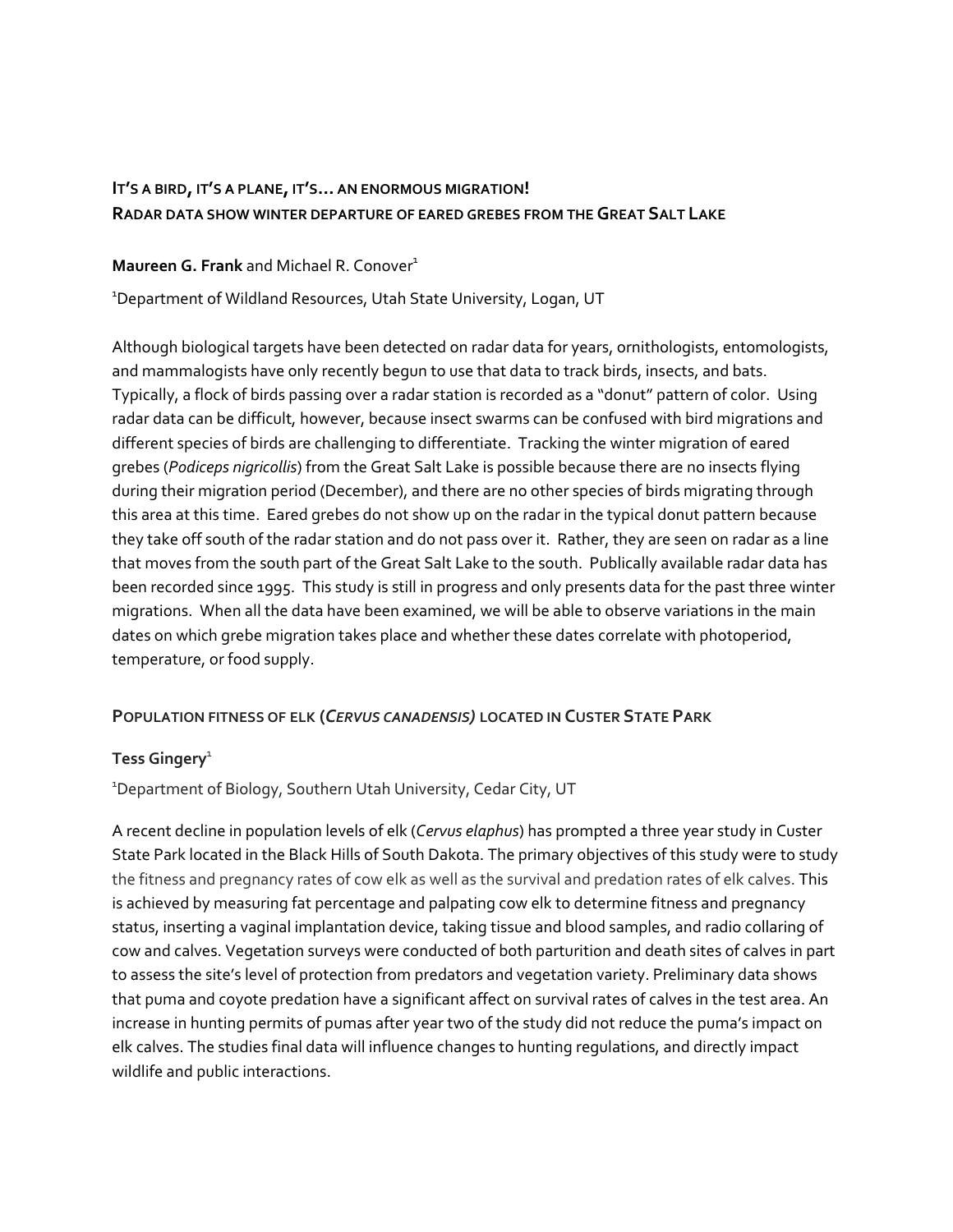#### **ADVANCES IN THE MODERN SNARE**

#### **Patrick J. Jackson<sup>1</sup>**

<sup>1</sup>Department of Wildland Resources, Utah State University, Logan, UT

Snares are arguably one of the most simple and effective tools for animal restraint, capable of capturing many terrestrial mammals. Referred to as a snare, foot snare, neck snare or cable restraint; all are designed to restrain an animal by the neck, foot, leg, or body and are made out of rope, twine, wire, webbing, or cable. Modern innovations in snaring technology have markedly improved ease of use, cost, and humaneness, and yet snares are arguably underrepresented in the current animal capture literature. Many approaches to snaring have been developed, with much of this innovation based on available materials, previous knowledge, and through collaboration with other trappers. My presentation will: 1) identify common snare applications and techniques for capturing mammals, 2) address improvements to snare designs and snare materials, and who is making these improvements, 3) explain how snares have been made more efficient and non-lethal in some situations, and 4) summarize the most up to date literature and documents. My goal is to provide wildlife conservationists, managers, and researchers with a new view of an old tool, with the hope they can use snares efficiently, safely, and humanely within the variety of biological and social contexts found within in our field.

## **NEBRASKANS' VIEWS OF WIND ENERGY DEVELOPMENT AND WILDLIFE: RESULTS OF THE 2012 NEBRASKA ANNUAL SOCIAL INDICATORS SURVEY**

### Caroline Jezierski<sup>1</sup>, Craig Allen<sup>2</sup>, Michelle Koch<sup>3</sup>, Tim McCoy<sup>3</sup>, Joseph Fontaine<sup>2</sup>, Rick Schneider<sup>3</sup>

**1** Nebraska Cooperative Fish & Wildlife Research Unit, University of Nebraska – Lincoln, Lincoln, NE, **<sup>2</sup>** <sup>2</sup>U.S. Geological Survey - Nebraska Cooperative Fish and Wildlife Research Unit, University of Nebraska - Lincoln, <sup>3</sup>Nebraska Game and Parks Commission, Lincoln, NE

Wind power is a renewable energy that has been used for more than 30 years in the United States, yet the impacts on wildlife and their habitats are not fully understood and vary greatly upon the location of the wind energy facility. Nebraska has enormous wind energy potential and is also used year‐round or during migration by hundreds species of wildlife, several which may be sensitive to wind energy development. In the summer of 2012, the Nebraska Wind Energy and Wildlife Project contributed fourteen wind - wildlife questions with a Likert-type scale to the Nebraska Annual Social Indicators Survey. More than 950 Nebraskans completed the survey for a response rate of 27.2%. Results indicate the majority of Nebraskans support wind energy development. Residents in metropolitan areas and females in rural areas are more concerned that birds and bats can be killed as a result of wind energy development, more strongly agree that wind energy development and operation should take precautions to reduce impacts on wildlife, and are more likely to pay more on their electricity bill for wind energy than residents in rural areas and males in rural areas, respectively. Results also indicate that Nebraskans are more likely to recreate within sight of a wind turbine than within one mile of a wind turbine and are more likely to pay \$2 more a month on their electric bill for wind energy development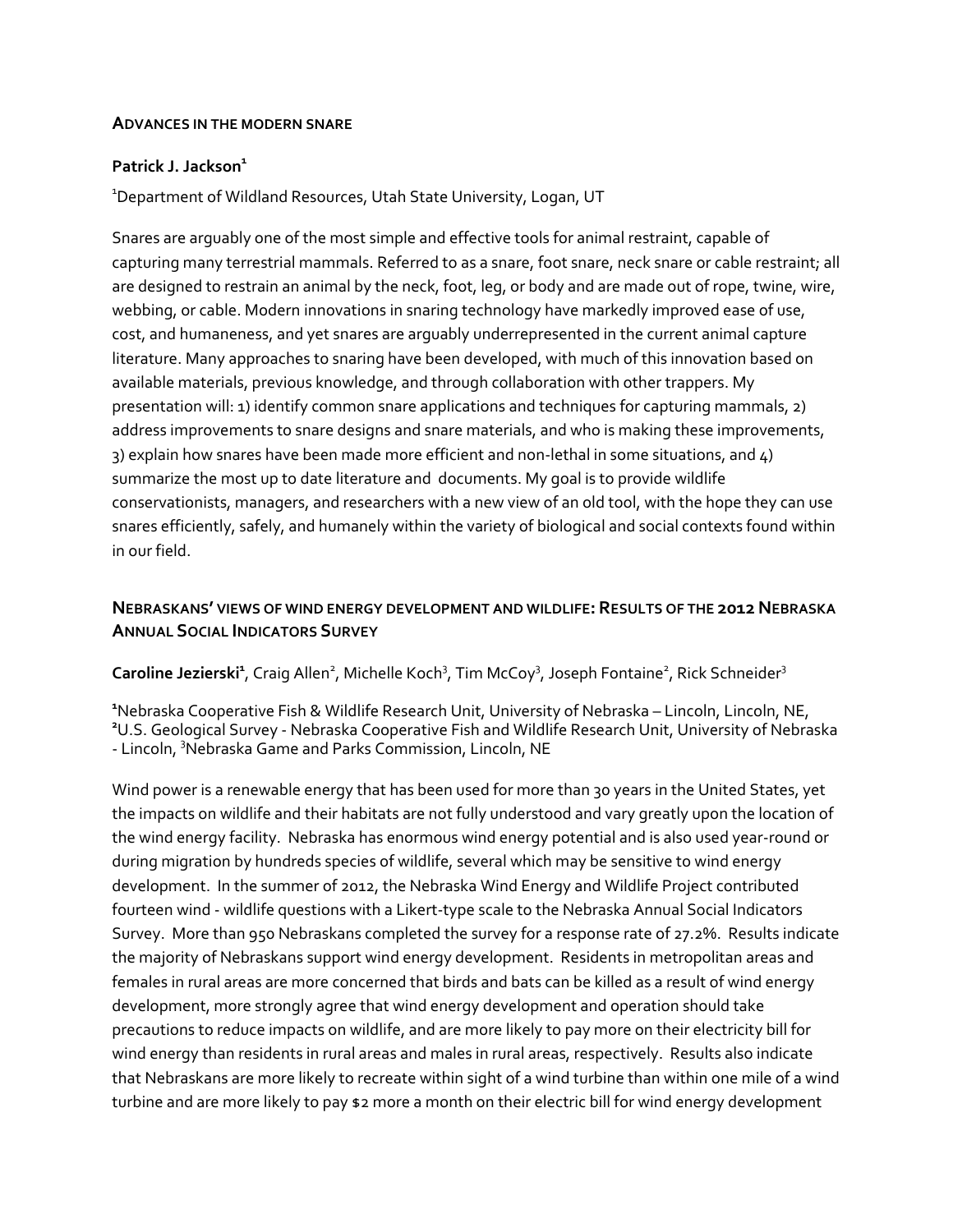that was planned in a manner that reduced impacts on wildlife resources than for other wind energy developments. Understanding Nebraskan's views on wind energy and wildlife will be a useful tool in a Nebraska where wind energy development is expanding.

### **EFFECTIVENESS OF PERCH DISCOURAGERS ON ELECTRIC UTILITY POLES**

## **Sherry Liguori<sup>1</sup>**

<sup>1</sup>PacifiCorp, Salt Lake City, UT

Early efforts to prevent raptor electrocutions on electric utility poles used perch discouragers to manage where birds perched on a power line, dissuading them from perching on poles or parts of poles that posed an electrocution risk while offering sites on the same or nearby poles that did not pose an electrocution risk. More recently, perch discouragers are often stipulated as a mechanism to reduce raptor or corvid perching on entire segments of line in areas with sensitive prey species. Pedestrian surveys have been conducted by PacifiCorp since 2001 to assess avian electrocution and collision risks, identify poles for proactive retrofitting, and evaluate the effectiveness of various retrofit techniques. This paper details results specifically related to perch discourager effectiveness. Poles with perch discouragers had greater rates of raptor use, electrocution mortality, and raptor/corvid nesting than poles without discouragers. In addition, poles adjacent to perch discourager poles had higher electrocution mortality rates than poles without perch discouragers. Because perch discouragers can result in unintended negative consequences, their use is cautioned against in areas with raptor populations or where nests of raptors or ravens may be a concern.

#### **ANTHROPOGENIC RESOURCES USE BY COMMON RAVENS IN SOUTHWESTERN WYOMING**

**Scott Mabray** and Michael Conover<sup>1</sup>

<sup>1</sup>Department of Wildland Resources, Utah State University, Logan, UT

Common ravens (*Corvus corax)* have a long history of living near human development and thriving in human altered landscapes. Anthropogenic development and land use provides roosting and foraging opportunities for ravens in southwestern Wyoming. It is unclear if ravens use landfills as a foraging source at all times of the year or even during a given day. Daily point counts were used to determine the numbers of ravens foraging at landfills at different times throughout a given day and variation in use during different seasons of the year. Ravens may select different anthropogenic food sources based on factors such as weather, snow depth, distance to a major road, distance to a roost, or time of the day. Data obtained during point counts led to a better understanding of raven behavior and use of anthropogenic resources. This understanding can be used by management agencies such as Wildlife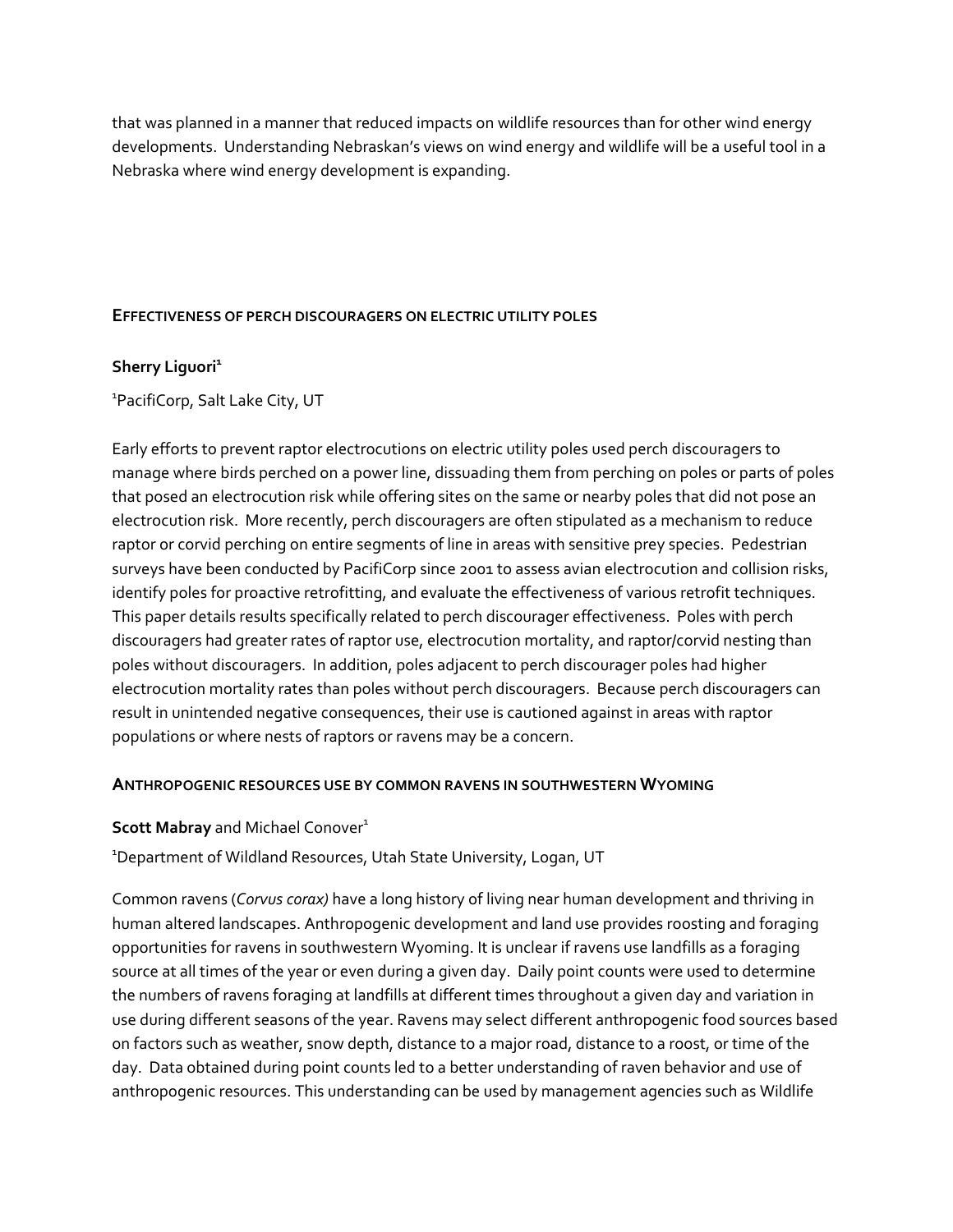Services to determine the most cost and time efficient way to settle human wildlife conflicts that have developed with common ravens.

## **CONTEMPORARY KNOWLEDGE NEEDS REGARDING THE EFFECTS OF TALL STRUCTURES ON SAGE‐GROUSE**

## **Terry A. Messmer<sup>1</sup>, Robert Hasenyager<sup>2</sup>, and James Burrus<sup>3</sup>**

 $^{\text{\tiny{1}}}$ Jack H. Berryman Institute, Department of Wildland Resources, Utah State University, Logan, UT , <sup>2</sup>Utah Wildlife-In-Need Foundation, Salt Lake City, UT, <sup>3</sup>PacifiCorp Energy - Hydro Resources, Salt Lake City, UT

The Energy Policy Act of 2005 required all state and federal agencies to grant utilities access permits to promote reliable, renewable energy production and transmission. Contemporary transmission of energy relies largely on above ground electric-utility structures and transmission lines. The construction, operation, and maintenance of these tall structures (e.g. power lines) and the associated activities in sage‐grouse (*Centrocercus* spp.) habitats was identified as a conservation threat by the U.S. Fish and Wildlife Service in their decision to designate greater sage‐grouse (*C. urophasianus*; sage‐ grouse) as the candidate species for protection under the Endangered Species Act of 1973. The Greater Sage‐grouse Range‐wide Comprehensive Strategy identified a need to synthesize the research on the effects of tall structures on sage‐grouse as the first step in a process to develop effective best management practices (BMPs) to minimize potential negative impacts on the species. The Utah Wildlife in Need Foundation facilitated a public input process to assess stakeholder contemporary knowledge regarding the effects of tall structures (e.g., power lines, communication towers, wind turbines, and other installations) on sage‐grouse. Stakeholders reviewed published information to evaluate the scientific basis for the potential impacts of tall structures on sage‐grouse. There were no peer-reviewed, experimental studies reported in the scientific literature that specifically documented increased avoidance or predation in sage‐grouse because of the construction, operation, and maintenance of tall structures. These findings demonstrated that additional knowledge must be acquired before effective BMP's can be developed to mitigate the potential impacts of tall structures on sage-grouse. Stakeholders were concerned the science upon which tall structure siting decisions are based was lacking. Because the science is lacking, "effective" temporal and spatial setbacks and buffers, siting policies and requirements policies may differ by governmental agency. Stakeholders recommended that research implemented to address their concerns include experimental designs that simultaneously addresses multiple knowledge gaps, include metrics assessing individual and cumulative impacts of each tall structure type, a collaborative process that allow preliminary results to be implemented in an adaptive management approach leading dynamic BMPs refinements. Lastly, they recommended that industry be provided mitigation incentives as part of a comprehensive strategy to fund desired research.

## **EVALUATING POTENTIAL IMPACTS OF WIND ENERGY DEVELOPMENT ON SENSITIVE WILDLIFE SPECIES IN NORTHERN BAJA CALIFORNIA, MEXICO**

**Lisa A. Nordstrom<sup>1</sup>**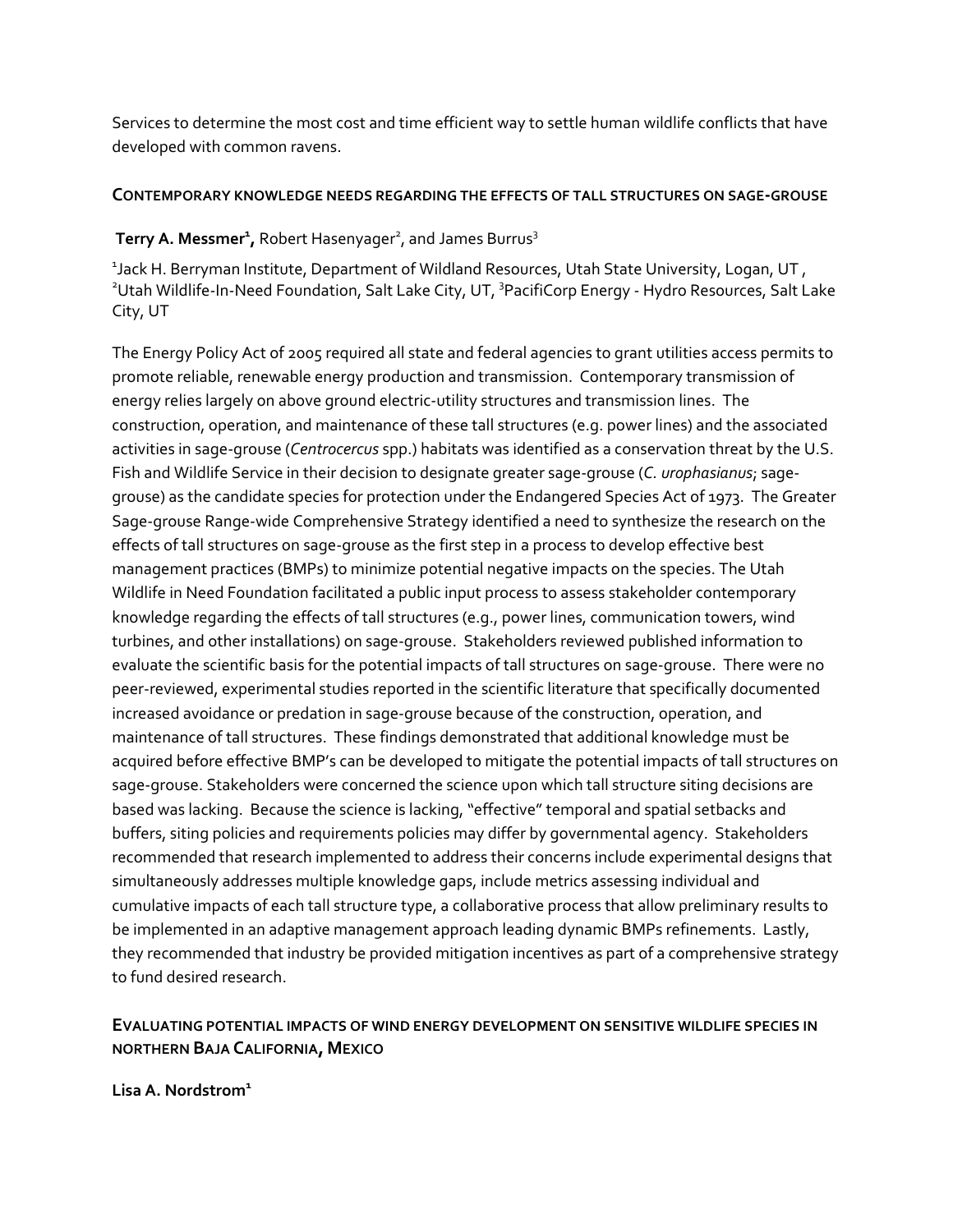1 San Diego Zoo Institute for Conservation Research, Escondido, CA

Renewable energy development has rapidly expanded worldwide over the last decade. Wind energy in particular has increased dramatically, with the US ranking first in newly added generating capacity in 2012. While wind energy is considered to have a smaller ecological footprint, it can also have unintended biological impacts, both direct and indirect. In addition, the increased number of wind energy facilities in terms of size and scale poses challenges to wildlife conservation, including habitat quality and population connectivity. Proper planning, monitoring, and mitigation measures are needed to ensure that sensitive species and habitats are protected. Golden eagles (*Aquila chrysaetos*), California condors (*Gymnogyps californianus*), as well as Peninsular bighorn sheep (*Ovis canadensis nelsoni*) are of special concern for a proposed wind energy facility in northern Baja California, Mexico. We have conducted pre-construction monitoring to better understand the distribution and movement patterns of these species and help identify ways to minimize or avoid potential impacts. By evaluating the factors associated with high use, we are able to delineate areas of higher risk and provide a more accurate risk assessment prior to construction. Monitoring and mitigation efforts, such as this, are needed not only to help assess the effects of wind energy development, but to help achieve wildlife conservation goals.

## **EFFECTS OF TERRESTRIAL INVERTEBRATES ON DEER MOUSE POPULATIONS**

## **Cody E. Richardson<sup>1</sup>**

<sup>1</sup>Biological Sciences Department, Montana Tech of the University of Montana, Butte, MT

The purpose of this study is to determine invertebrate availability during a five month span (June through Oct) at two study sites (Cascade, MT and Polson, MT) that support persistent deer mice *(Peromiscus maniculatus)*populations and populations of other small rodents. It was found that there was not a strong relationship between invertebrate abundance and deer mouse abundance for most orders of invertebrates. At Cascade, significant negative correlations were found between mouse abundance and invertebrate orders Araneida, Hymenoptera, and Isoptera. Positive relationships were shown with invertebrate orders Lepidoptera (Adult) and Polydesmida. In Polson, there were significant negative correlations between mouse abundance and invertebrate orders Coleptera, Hymenoptera, and Lepidoptera (juvenile). There were no significant positive correlations at the Polson site between mouse abundance and invertebrate orders. This study is part of a larger study of the behavior of deer mice and the transmission of Hantavirus within these populations.

## **USING DERMATOGLYPHICS FOR NONINVASIVE MARK‐RECAPTURE ABUNDANCE ESTIMATES OF RINGTAILS IN ZION NATIONAL PARK, UTAH**

**Adrian A. Roadman** and Shandra Nicole Frey<sup>1</sup>

<sup>1</sup>Department of Wildland Resources, Utah State University, Logan, UT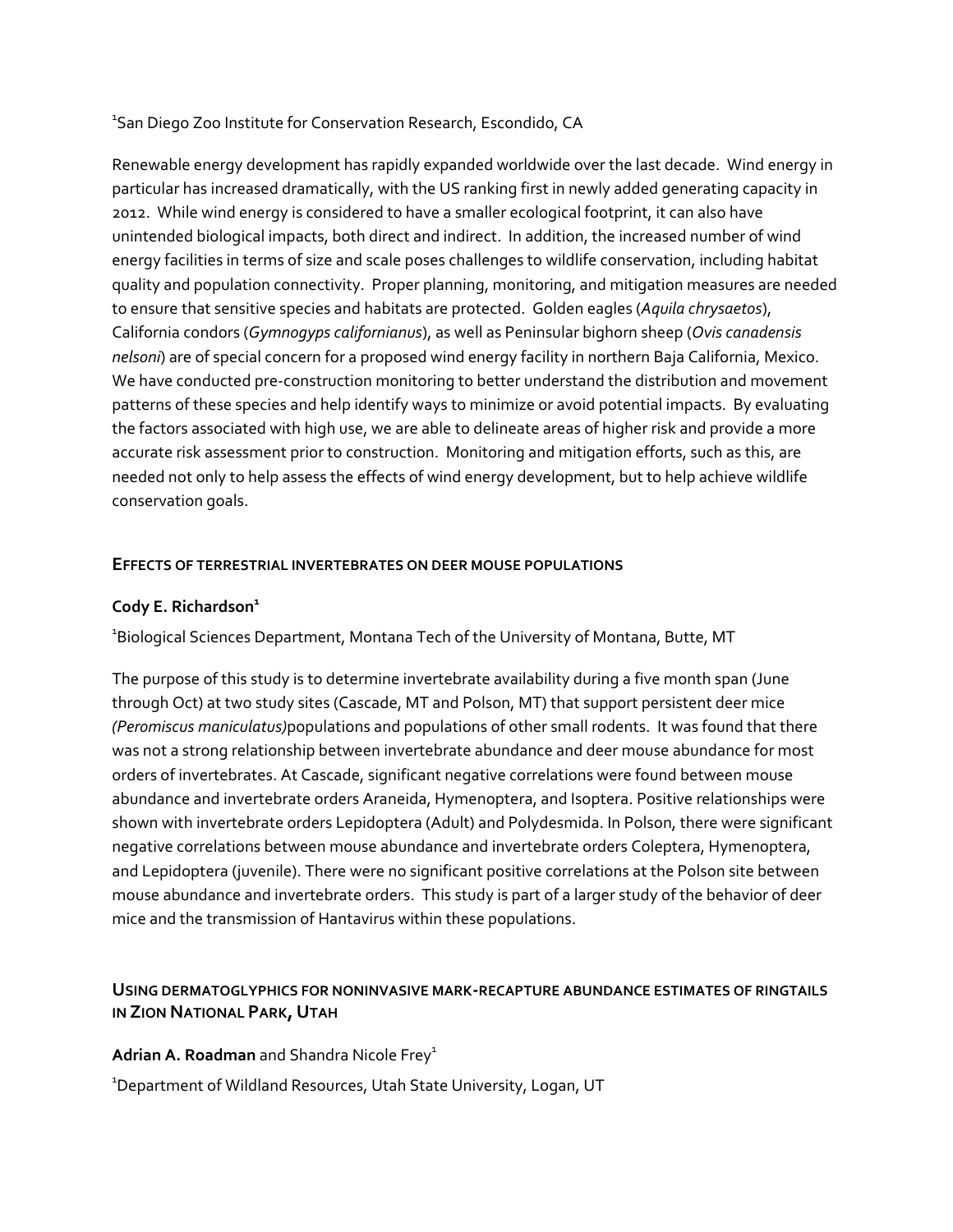When individuals are uniquely identifiable via a physical characteristic, abundance can be estimated using noninvasive survey methods. If the pelage of the animal is not sufficient for individual identification, other characteristics must be assessed. The epithelial ridges (dermatoglyphics) and papillae patterning of the metacarpal pads of ringtails (*Bassariscus astutus*) are shown here to identify unique individuals. These epithelial formations create the pattern of lines and dots collected in fine detail using charcoal track plates. Using photogrammetric software, the prints are digitized into an XY plane and print‐matched with previously collected prints for mark recapture analysis with each individual identification acting as a capture. Preliminary results suggest that with the level of detail possible through passive charcoal print collection, an individual animal can be identified and matched to a growing database of animals within the study area. This novel approach to identification nearly eliminates animal stress, greatly reduces field labor required, and allows for a wider sampling area for mark recapture sampling.

## **WATERBIRD RESEARCH ON GREAT SALT LAKE**

**Anthony J. Roberts<sup>1</sup>,** Michael R. Conover<sup>1</sup>, John Luft<sup>2</sup>, John Neill<sup>2</sup>, and Kyle Stone<sup>2</sup> <sup>1</sup>Department of Wildland Resources, Utah State University, Logan, UT, <sup>2</sup>Utah Division of Wildlife

Resources, Hooper, UT

The Great Salt Lake (GSL) and its associated wetlands is a crucial migration and wintering site for millions of waterbirds. Brine shrimp cyst harvest within the GSL is an economically important industry in the Salt Lake City area. Commercial activities may reduce food for wintering birds or alter distribution of populations. The primary objectives of this research are to examine the affects of cyst harvest and other variable on distribution and density of waterbirds, and influences on diet and contaminant levels. Past surveys have shown that northern shovelers (*Anas clypeata*), green‐winged teal (*Anas crecca*), and eared grebes (*Podiceps nigricollis*) are the most abundant waterbird species during winter; therefore our research focused on these species. We conducted aerial surveys of waterbirds from October through April to examine population size and temporal and spatial distribution of birds on the GSL. We collected birds to examine diets and body condition. Waterfowl populations were highest in October, with over 650,000 birds present. Populations dropped throughout winter months, reaching a low of around 21,000 birds in February. Brine shrimp cysts occurred in diets of all species during every month of the study period. Waterfowl and eared grebe use of brine shrimp cysts as a food source during the commercial harvest season may result in conflict between harvesters and wildlife. Spatial use of GSL by waterbirds may mitigate this conflict. Birds congregate in areas where harvesters are sparse such as near freshwater inflows and in areas too shallow for commercial fishing boats. Knowledge of waterbird distribution and diets will help manage avian populations in the face of a changing ecosystem.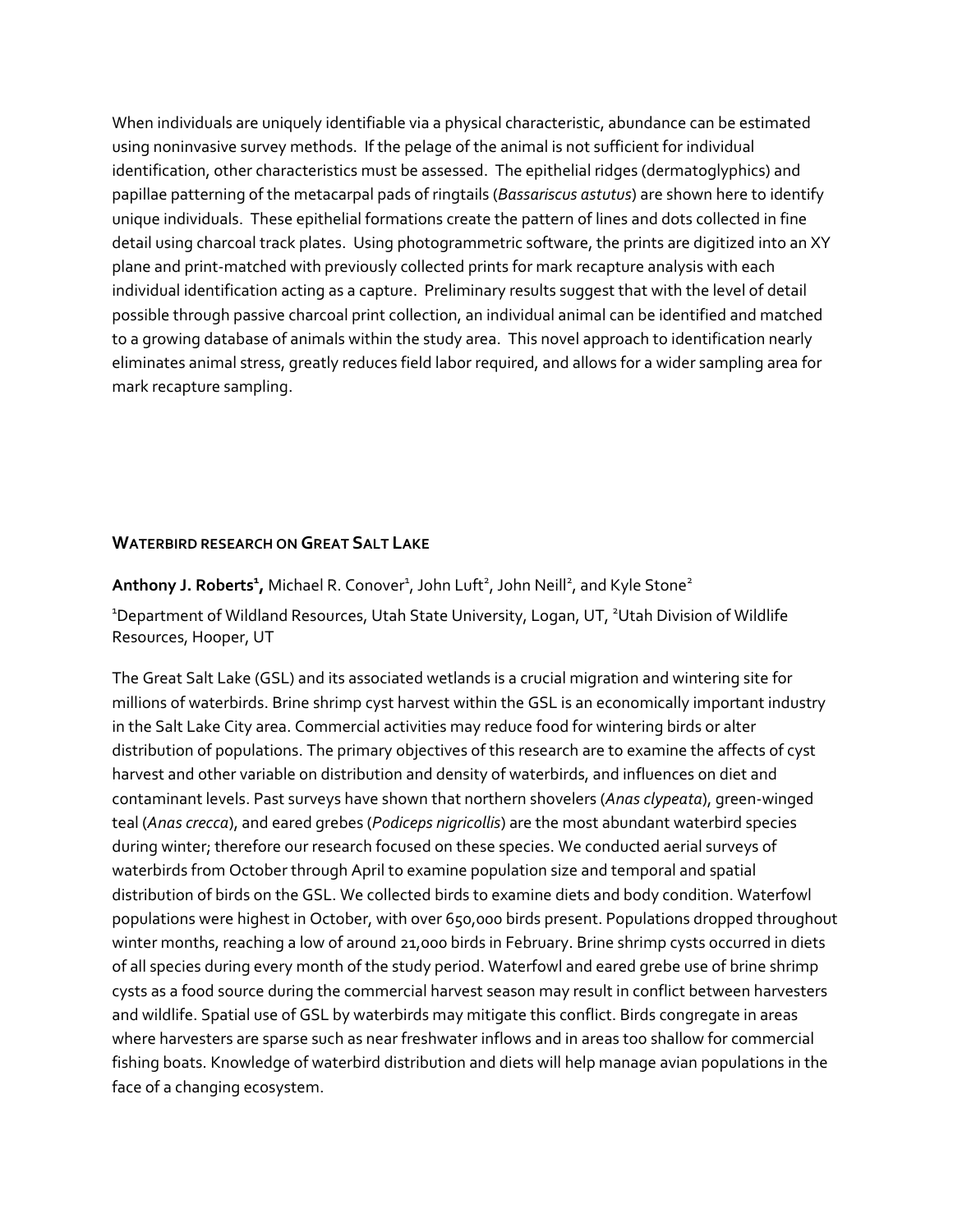### **SEASONAL MOVEMENTS OF ELK ON MT.DUTTON IN SOUTHERN UTAH**

#### **Dustin Schaible<sup>1</sup>**

<sup>1</sup>Utah Division of Wildlife Resources, Southern Region, Cedar City, UT

Rocky Mountain elk (*Cervus elaphus nelsoni)* have increased in numbers throughout Mt Dutton in southern Utah. This is likely due to an increase in habitat created by the 78,000‐acre Sanford fire in summer 2002. Increasing population trend counts of the wintering elk herd have generated concerns from local stakeholders about summer habitat utilization (e.g., aspen habitats) and possible competition with livestock. Additionally, the remote nature and limited vehicle access of Mt Dutton make it difficult for hunters to harvest the number of antlerless elk needed for effective population control. Observations of elk spring migrations from Mt Dutton to adjacent areas suggest a lower summering population, but empirical evidence of elk migration patterns were lacking. Our objectives for this project were; 1) to evaluate the migratory behaviors of elk wintering on Mt Dutton including the spatial and temporal components of their movements, and 2) document seasonal habitat use. Since January 2011, we used GPS and VHF collars to monitor movements of 53 adult cow elk captured on winter range across Mt Dutton. We placed collars on elk wintering at all elevations and distributed them in proportion to relative densities on the unit based on previous aerial trend counts. Telemetry show 35% of elk captured on Mt Dutton winter range summered on Mt Dutton, 31% migrated north to the Monroe Unit, 22% migrated east to the Boulder Unit, and the remaining 12% migrated to other adjacent units including the Paunsaugunt, Panguitch Lake, and Fishlake. Based on these findings we modified the 2013 aerial trend count survey to estimate population level on a larger scale and to develop antlerless harvest strategies to effectively harvest elk on that scale.

## **PREDATION‐FORAGE TRADE‐OFFS IN ANTHROPOGENIC LANDSCAPES: BEHAVIORAL RESPONSE OF AN OBLIGATE CARNIVORE TO HUMAN ACTIVITIES**

#### **David C. Stoner** and Michael L. Wolfe<sup>1</sup>

<sup>1</sup> Department of Wildland Resources, Utah State University, Logan, UT

Recent research on carnivore habitat selection has elucidated the tenuous balance between the benefits of prey acquisition and the risk of mortality. Cougars (*Puma concolor*) are behaviorally adapted to exploit ungulate prey, and despite a long history of persecution, still occur in many near‐urban habitats. Although anthropogenically altered landscapes can offer predictable foraging opportunities, several investigators have hypothesized that cougars avoid these potentially lucrative but risky habitats. We evaluated this hypothesis by: 1) characterizing the behavioral response of cougars to human landscapes, and 2) assessing cougar mortality patterns within the urban-wildland interface (UWI). From 1997‐2011 we studied cougar movement and predation behavior in the Oquirrh Mountains near Salt Lake City, Utah, USA. From a sample of 93 animals, we instrumented 33 individuals with Global Positioning Systems collars and measured their response to anthropogenic activities and landscapes at two scales. At the scale of the study area, cougar response was defined by avoidance, but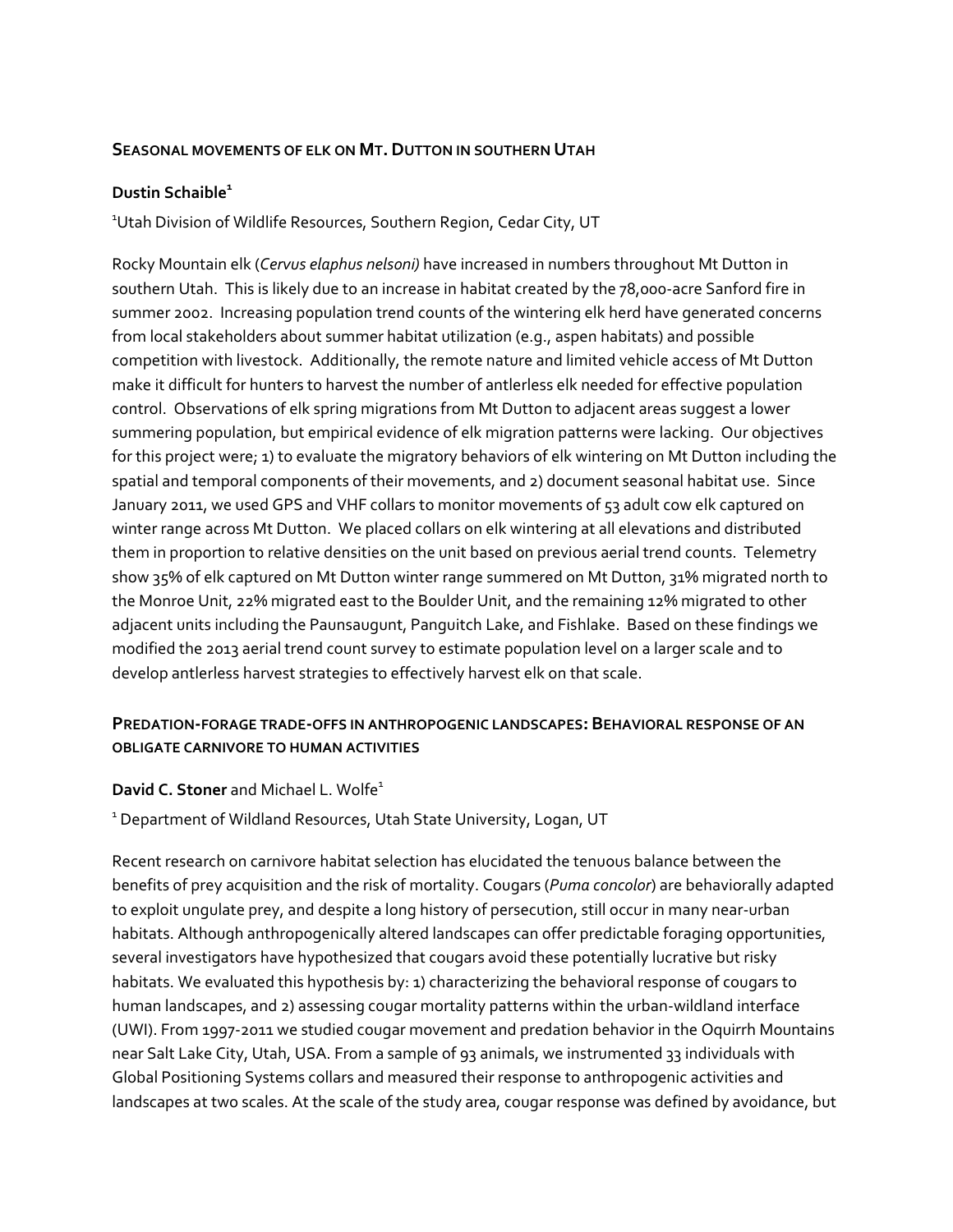within the UWI response varied by demographic class and land‐use type. Most human‐caused mortality affected inefficient hunters capitalizing on anthropogenic food resources, exemplified by dispersing males and senescent females. Maternal females used risky habitats at greater frequencies than their non‐maternal counterparts, suggesting that they were not making trade‐offs in response to human activity *per se*, but to potential interactions with conspecifics. Cougars are a behaviorally plastic species whose general response to anthropogenic landscapes is most accurately characterized not as one of fear, but ambivalence.

## **POSTER ABSTRACTS**

## **WILDLIFE AND ENERGY DEVELOPMENT: OBSERVATIONS FROM A THIRD PARTY COMPLIANCE INSPECTION CONTRACTOR**

Craig J. Fackrell<sup>1</sup>, Tim Green<sup>1</sup>, Osmer Beck<sup>2</sup>, Stephanie Graham<sup>2</sup>

<sup>1</sup>Transcon Environmental, Cedar City, UT, <sup>2</sup>Transcon Environmental, Sandy, UT

Wildlife often plays a major role in determining when and where energy development projects occur in the United States. Particularly during the construction phase, many projects are restricted–spatially and seasonally–in order to protect wildlife and their habitat. Wildlife biologists representing the construction contractor and the lead federal agency work together on such projects to minimize its impact on wildlife and ensure compliance with environmental regulations throughout the project. Transcon Environmental (Transcon) has acted as the Compliance Inspection Contractor (CIC) on several major energy development projects throughout Utah in recent years. During construction of a 345kV/500kV transmission line in the 2011 breeding season, 46 structure work areas along a 100‐mile long corridor were closed to entry by project personnel due to spatial buffers surrounding nesting birds. Consequently, the contractor made an attempt to passively relocate birds nesting on or near the right‐ of‐way (ROW) by placing nest deterrents in raptor (*Buteo* spp*.*) nests and burrowing owl (*Athene cunicularia*) burrows. Artificial nesting platforms were also erected in some locations away from the ROW. Through the variance process the construction contractor was able to obtain approval from the Bureau of Land Management (BLM), in some instances, to access buffered areas for construction activities. The construction phase of the project was completed in May 2013, and was deemed successful by both environmental compliance and construction managers.

## **HETEROSPECIFIC RESPONSETO MIGRANT, RESIDENT, AND NORTHAMERICAN RESIDENT BIRD SPECIES ALARM CALLS IN LOWLAND FORESTS OFCOSTA RICA**

**Lily K. T. Glidden** and Brynna S. Bolger<sup>1</sup>

1 Department of Biology,Tufts University, Medford, MA

Alarm call recognition and response can be beneficial to the receiving individual, and may affect the sender through mate protection and flock antipredator dynamics. Heterospecific response to alarm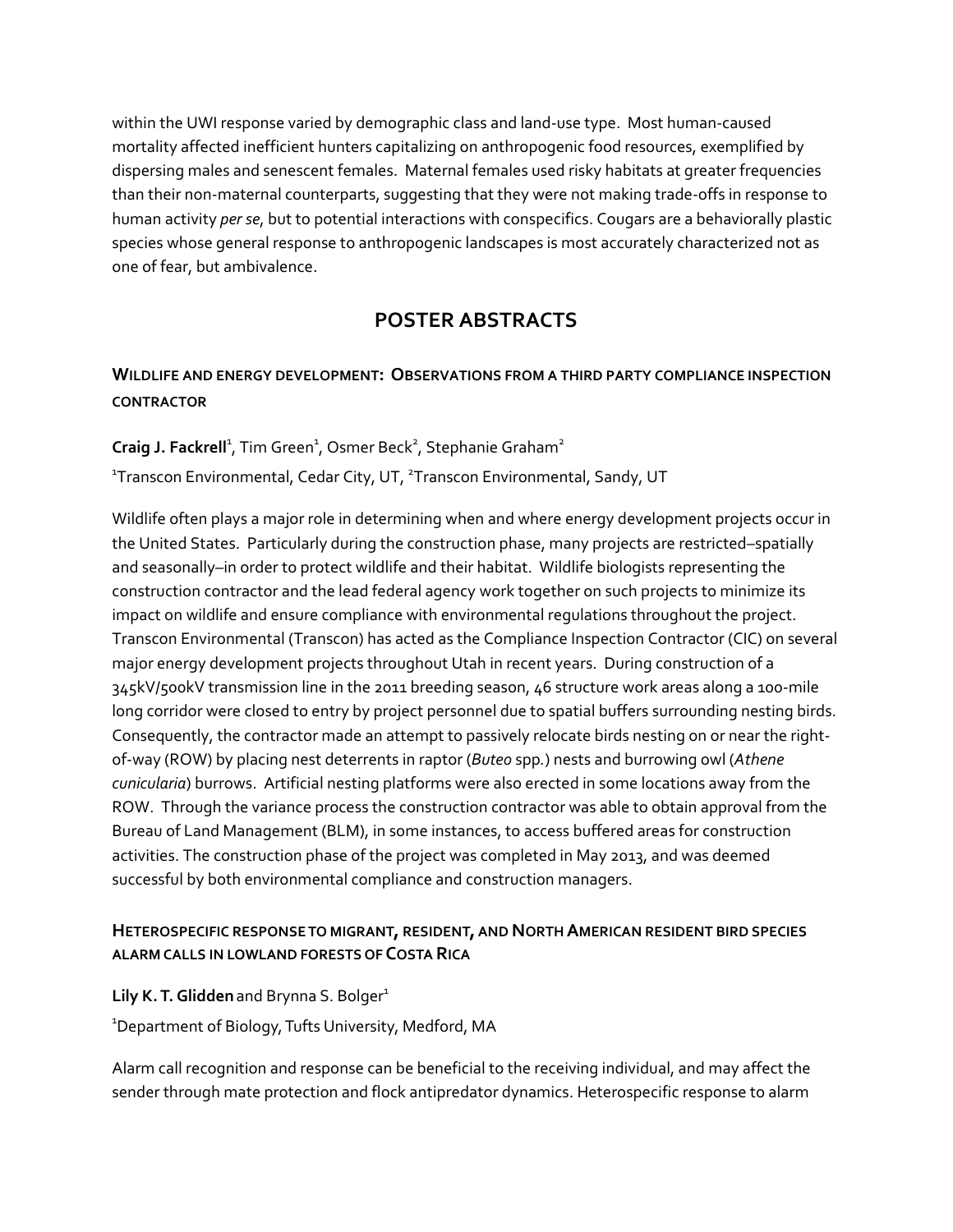calls has been demonstrated in a number of species. Research suggests this response is based on learning due to sympatry, which suggests a difference in responsiveness to the alarm calls of migrant and resident species. We examined heterospecific response to alarm calls in Neotropical birds and tested the hypothesis that they are consistent with the hypothesis of learning through sympatry. We compared the responses of migrant and resident birds to playbacks of alarm calls of a Costa Rican resident (*Thraupis episcopus)*, a migrant winter resident (*Icterus galbula)*, and a north‐temperate year round resident (*Parus atricapillus)* in lowland Costa Rican wet forests. The Costa Rican resident and migrant elicited responses; the North American resident did not. Community makeup did not affect response. In contrast to year round residents, migrants in the trials were observed leaving the playback area more often as a response to the alarm rather than moving towards the call and alarming as well. These results show a heterospecific response in Neotropical communities and support the idea of learning alarm calls through sympatry. Migrants may have fled rather than responding because they were not invested in the site as a breeding ground.

### **POPULATION GENETICS OF CANNIBALISTIC VS. NON‐CANNIBALISTIC TIGER SALAMANDERS**

### **E. Alex Hancock, Holden Wagstaff, and Laurie Mauger<sup>1</sup>**

<sup>1</sup>Department of Biology, Southern Utah University, Cedar City, UT

Several species are known to exhibit cannibalism and prey on members of their own species. They will, however, avoid preying on members of their families, therefore exhibiting kin selection. Tiger salamanders, *Ambystoma tigrinum*, exist as two morphs, cannibalistic and non‐cannibalistic. The cannibalistic individuals exhibit kin selection. The gene that controls this trait has not been isolated. Our objective in this study is to compare the genetic structure of cannibalistic and non‐cannibalistic tiger salamanders. This will enable us to determine genetic similarities and differences between these two morphs. We will be using microsatellite loci to determine whether or not there is gene flow between the cannibalistic populations and the non‐cannibalistic populations or if these two morphs exist as separate genetic subpopulations. We hypothesize that the two morphs of tiger salamander will be two genetic populations. This study will provide important information for the biology of the tiger salamander.

#### **COMPARING FOLDING AND NONFOLDING SHERMAN CAPTURE RATES**

#### **Patrick J. Jackson** and Michael R. Conover<sup>1</sup>

<sup>1</sup>Department of Wildland Resources, Utah State University, Logan, UT

Sherman traps are often used to answer questions regarding small mammal demography, yet type of Sherman trap used is rarely considered an important factor. I tested the hypothesis that folding and non‐folding Sherman traps of similar sizes would result in similar detectability and occupancy rates for small mammal species native to central Nevada. I trapped small mammals during one week in spring and one week in fall 2012. All trapping occurred within four sites located in the Toquima and Monitor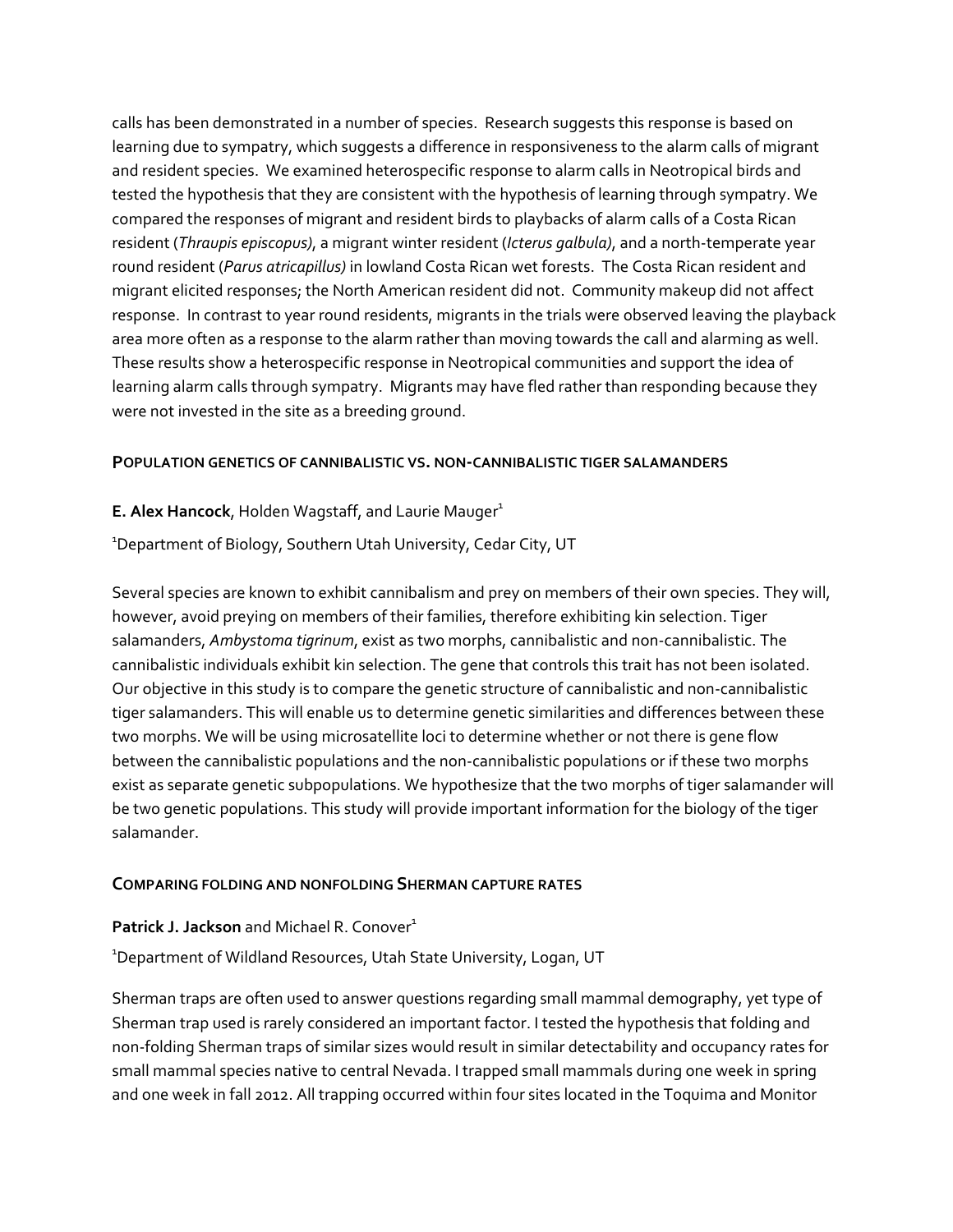mountains of central Nevada. Two trapping webs of 148 traps each were used at all sites. Using program MARK I build occupancy models and used Akaike Information Criterion to determine the best suited model using parameters; night, trap type, season, and species. There was no significant difference in occupancy between folding and non‐folding traps during spring, but a significant difference in detectability occurred between nights one, two, and three. There was no significant difference in detectability in night one during fall, but a significant difference was detected for nights two and three. There was a significant difference in occupancy between both trap types during the fall season; non-folding Sherman traps were 17% more likely than folding Sherman traps to capture a small mammal. My results demonstrate the importance of trap type when researchers consider conducting small mammal trapping.

## **BEST MANAGEMENT PRACTICES FOR SOLAR AND WIND ENERGY DEVELOPMENT: ACONSERVATIONIST'S GUIDE**

**Allison L. Jones, Emanuel Vasquez, and Amy O'Connor<sup>1</sup>** 1 Wild Utah Project, Salt Lake City, UT

Best Management Practices (BMPs) provide science‐based criteria and standards that land managers and conservation planners follow in making and implementing decisions about human uses and projects that affect our natural resources. BMPs are usually developed based on legal obligations, pragmatic experience, and institutional practices, and should be supported by the best available scientific knowledge. Up until now, conservation advocates have lacked a comprehensive set of science-based Best Management Practices they could systematically bring to land managers, renewable energy developers and the public process that are designed to minimize the adverse impacts of wind and solar energy development projects on wildlife and wildlife habitat. This document draws from over one hundred other scientific studies, renewable energy development guidance documents and other published BMPs in order to bring the best conservation science to the process of wisely choosing wind and solar energy sites, as well as the permitting, construction and operation of renewable facilities destined for wild places. These BMPs are organized according to the needs of sage grouse, raptors, other birds, bats, general wildlife (not covered by the first 5 categories), and soil/vegetation/site hydrology, and within each of these categories the BMPs are broken down into siting BMPs, pre-construction/planning BMPs, construction BMPs, and monitoring BMPs. These BMPs also offer guidance on how to address renewable energy development within the context of public land‐use planning. The role of adaptive management in renewable energy planning, monitoring, research and mitigation is also featured, as well as areas that need further research. This document should offer sound guidance for all stages of wind and solar energy development in the West, from siting, permitting, construction, operation, monitoring, and mitigation, and offer pathways for development that are "smart from the start" for wildlife and their habitat.

## **MOVEMENT OF BAJA CALIFORNIA GOLDEN EAGLES INTO CALIFORNIA**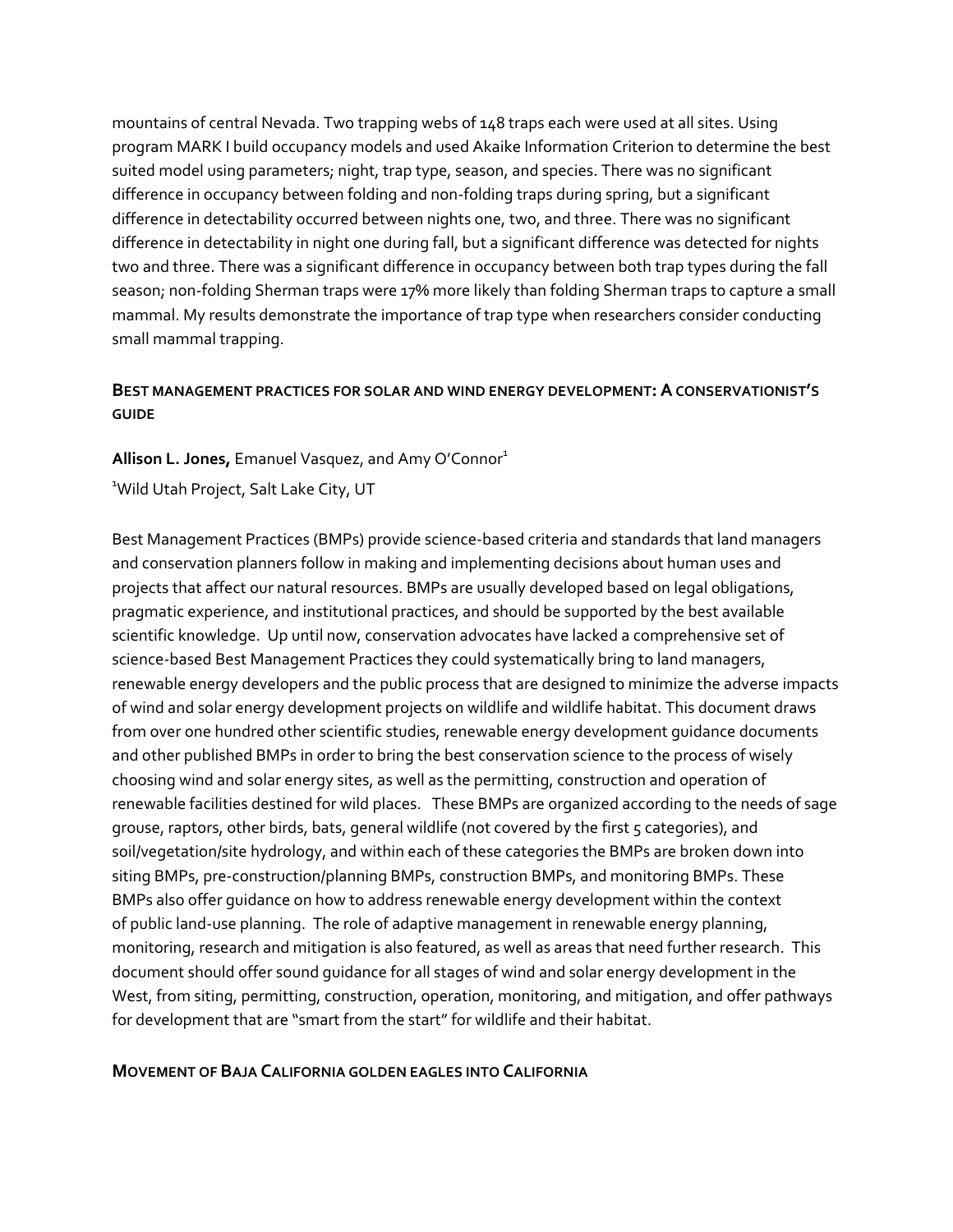#### **Lisa A. Nordstrom<sup>1</sup>**

1 San Diego Zoo Institute for Conservation Research, Escondido, CA

Very little is known about the population of golden eagles in Baja California and even less about their movement patterns in this region. We have been studying the golden eagle population in northern Baja California since 2009 and have found relatively few active territories in the Sierra Juarez mountain range. However, the few adult eagles that we have been able to track using GPS have revealed some interesting movement patterns. While most of their movements are concentrated around their core home range territory, these eagles have also displayed longer distance flights, some exceeding 200 km in length. Some of these flights have taken them across the US‐Mexico border into California. The northernmost location recorded was made by an adult female who flew to Telegraph Peak in the Cucamonga Wilderness, Angeles National Forest. Unfortunately, after making this long distance flight, the adult female died on her return trip to her territory in the Sierra Juarez. These longer flights can pose considerable risk to the birds, increasing their chance of mortality. Clearly what happens to them in one part of their range may affect another. Consequently, impacts to eagles in California can have a significant impact on the population in Baja California.

### **20‐YEAR TRENDS FOR RIPARIAN BIRDS IN UTAH**

### Theresa L. Pope and **Russell E. Norvell**<sup>1</sup>

<sup>1</sup>Utah Division of Wildlife Resources, Salt Lake City, UT

Riparian systems make up <1% of land area in Utah, but riparian systems are arguably the habitat in greatest conservation need. Over 70% of Utah's birds use riparian habitat, yet little was known about population status and trends of these species when Utah DWR initiated a 20‐year riparian monitoring project. To get baseline data and evaluate trends, Utah DWR conducted point counts at 37 riparian sites across Utah from 1992 to 2011. We estimated statewide density of approximately 40 species for each year of the study using the Conventional Distance Sampling and Multiple Covariate Distance Sampling engines in DISTANCE. The variable affecting detection that appeared most often in the best‐ supported MCDS models was 'Year.' Yellow warbler (*Setophaga petechia*) had the greatest density with 4.45/ha (95% CI: 4.31 ‐ 4.59), followed by Spotted Towhee (*Pipilo maculatus*) with 1.64/ha (95% CI: 1.57 ‐ 1.71) and Warbling Vireo (*Vireo gilvus*) with 1.64/ha (95% CI: 1.58 ‐ 1.70). Although there were annual fluctuations in density, initial linear trend analyses did not indicate a significant decline for any species. In fact, 7 species appeared to have an increasing trend since 1992, including Yellow Warbler, Ashthroated Flycatcher (*Myiarchus cinerascens*), Blue‐gray Gnatcatcher (*Polioptila caerulea*), Black‐headed Grosbeak (*Pheucticus melanocephalus*), Black‐throated Gray Warbler (*S. nigrescens*), Bullock's Oriole (*Icterus bullockii*), Chipping Sparrow (*Spizella passerina*), and Yellow‐breasted Chat (*Icteria virens*). At‐ risk species Southwestern Willow Flycatcher (*Empidonax traillii extimus*) and Yellow‐billed Cuckoo (*Coccyzus americanus*) did not have enough observations during the study to obtain density estimates or trends. It is encouraging that riparian bird populations in Utah are not declining at alarming rates, as was expected. Nonetheless, protecting and restoring riparian systems remains important for keeping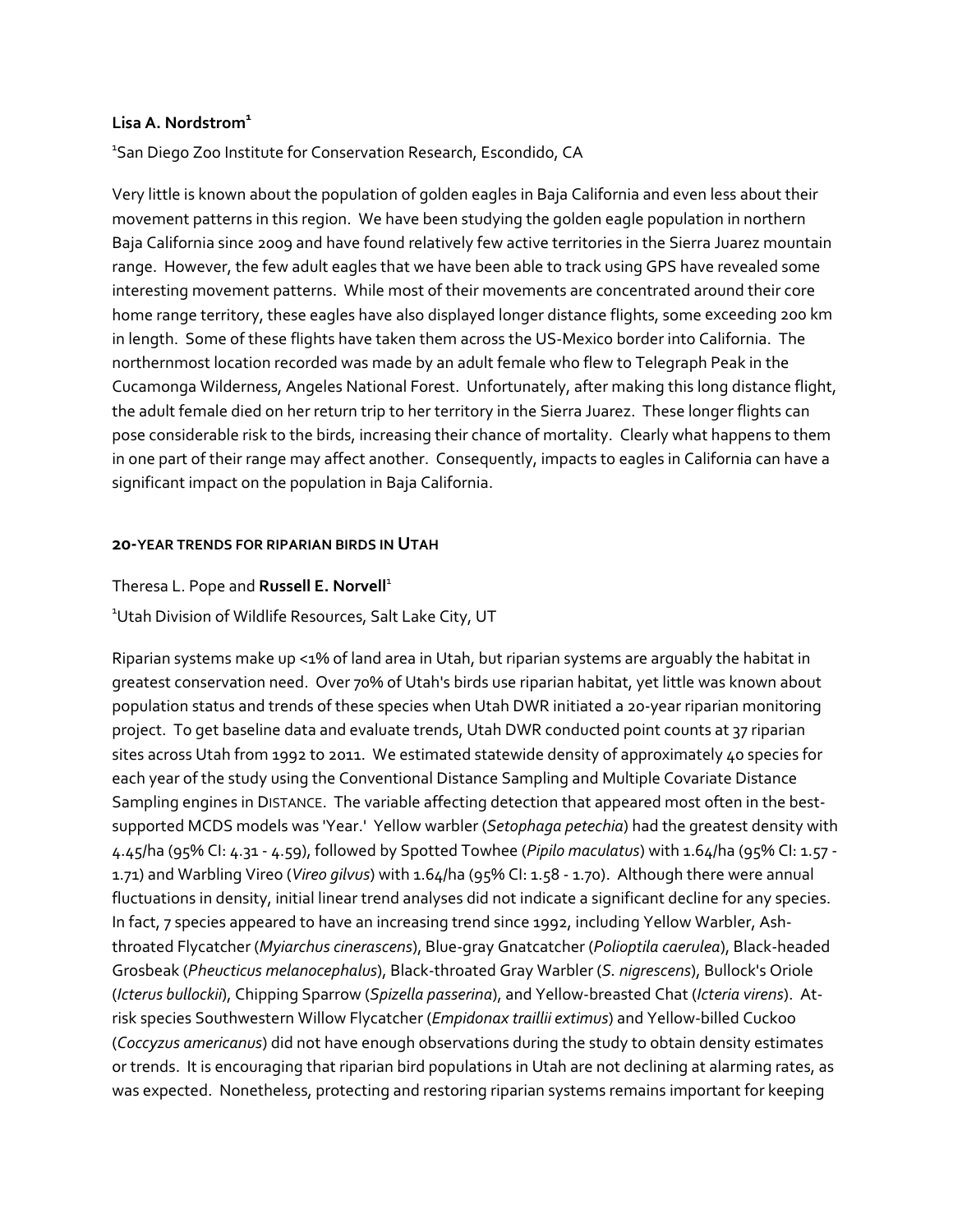population trends steady in the face of drought, fire, exotic species, and human activity, which may be exacerbated by climate change.

## **GENE FLOW AND DISEASE TRANSMISSION IN JACKRABBIT POPULATIONS IN SOUTHERN UTAH**

**Kiristin Ranson** and Laurie Mauger<sup>1</sup>

1 Department of Biology, Southern Utah University, Cedar City, UT

White tailed jackrabbits, *Lepus townsendii*, are an essential part of the food chain in southern Utah and account for a large percentage of the diet of large mammal, reptile, and raptor populations. Jackrabbit populations have declined in number over the past several breeding seasons due to habitat fragmentation and hunting. The outbreak of diseases, such as tularemia, have also had a profound impact on *L. townsendii* population numbers. Tularemia is a fast acting disease that spreading quickly by direct contact and infected tick transmission. This disease primarily results in the death of infected animals. Tularemia also infects several other mammal populations in the area, including the endangered black‐footed ferret and Canadian lynx. As a result, I expect populations that express higher levels of gene flow have a higher risk of spreading the disease. I propose to estimate gene flow and population structure in the jack rabbit populations found through southern Utah with microsatellite DNA markers. White tailed jackrabbit DNA will be taken from live-captured and hunted individuals. Deceased rabbits will be examined for the disease by examination of liver size and identification of disease spots. These will then be noted to distinguish which populations have been exposed to the disease. By determining gene flow between populations of *L. townsendii*, we will be able to better manage the transmission of the disease between populations of white tailed jackrabbits, and potentially prevent the spread of this disease to humans and endangered mammals in the area.

## **POPULATION BIOLOGY AND GENETICS OF INVASIVE TURTLES IN THE VIRGIN RIVER BASIN**

**Riley Taylor, Bill Heyborne, and Laurie Mauger<sup>1</sup>** 

<sup>1</sup>Department of Biology, Southern Utah University, Cedar City, UT

Invasive species cause extensive ecological damage and are considered major threats to the biodiversity of ecosystems. The mode that invasive species succeed ranges from out‐competing the native species to utilizing changing abiotic factors. The red‐eared slider (*Tracheyms scripta*) and the smooth soft‐shell (*Apalone spinifera*) have been marked as invasive exotics throughout many areas of the world. They have the potential to cause deleterious effects on native species. There are no chelonian species native to southern Utah, with the exception of the endangered desert tortoise. However, both *T.scripta* and *A. spinifera* have been noted in abundance in the Virgin River drainage system. We propose to quantify the effects these species have on this system and the endangered fish species found therein. We have two main objectives for this proposal. The first is to quantify the demographic characteristics of these invasive turtle species in the Virgin River System. Secondly, we will estimate the population genetic structure of these invasive turtles to determine effective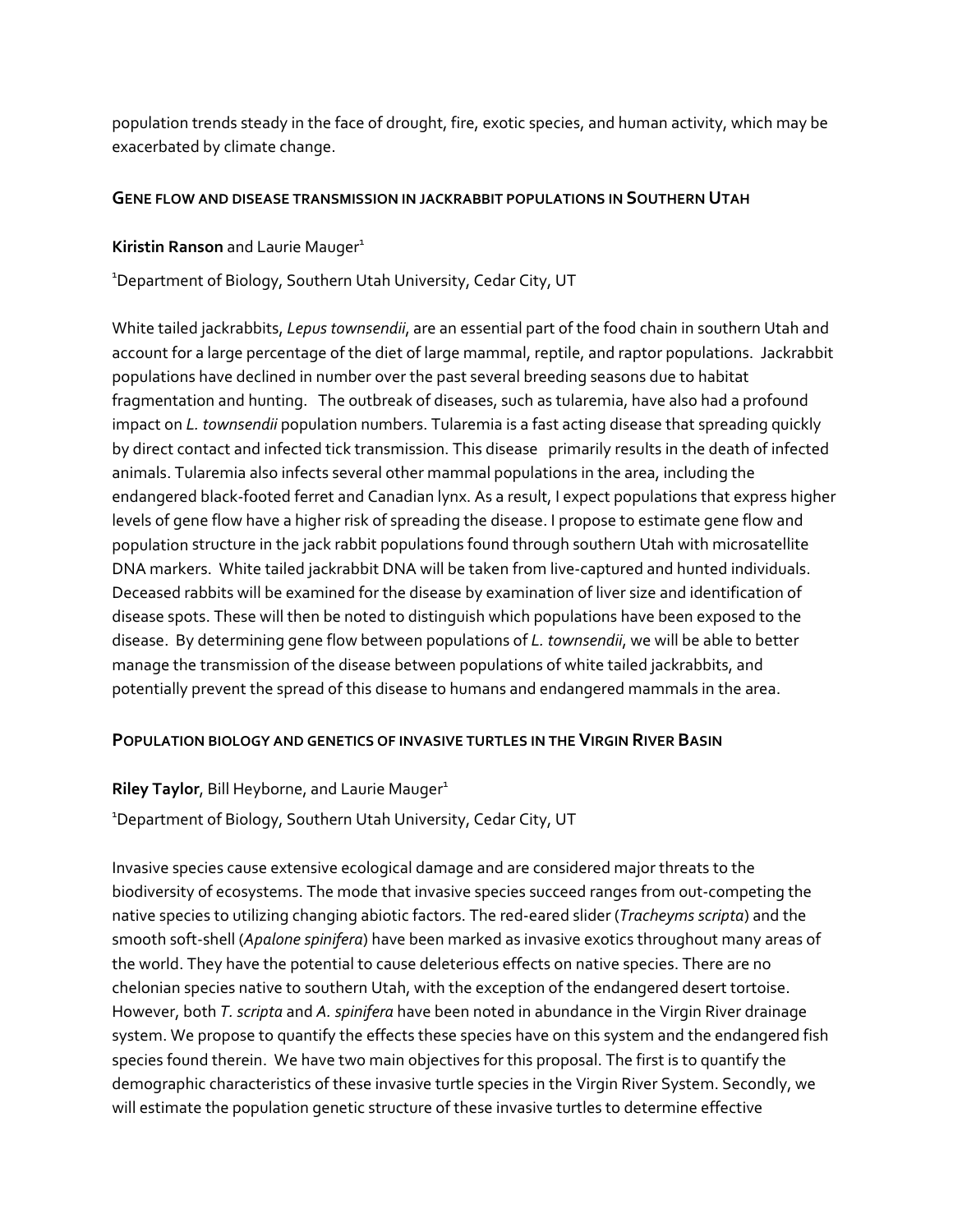population sizes and attempt to identify the source populations. Turtles will be trapped in several areas throughout the drainage system to estimate population size, analyze stomach contents, identify nesting areas and collect genetic material. We will extract DNA and characterize several microsatellite loci in the invasive populations. This information will be used to assess the impact that these invasive species have on the Virgin River ecosystem.